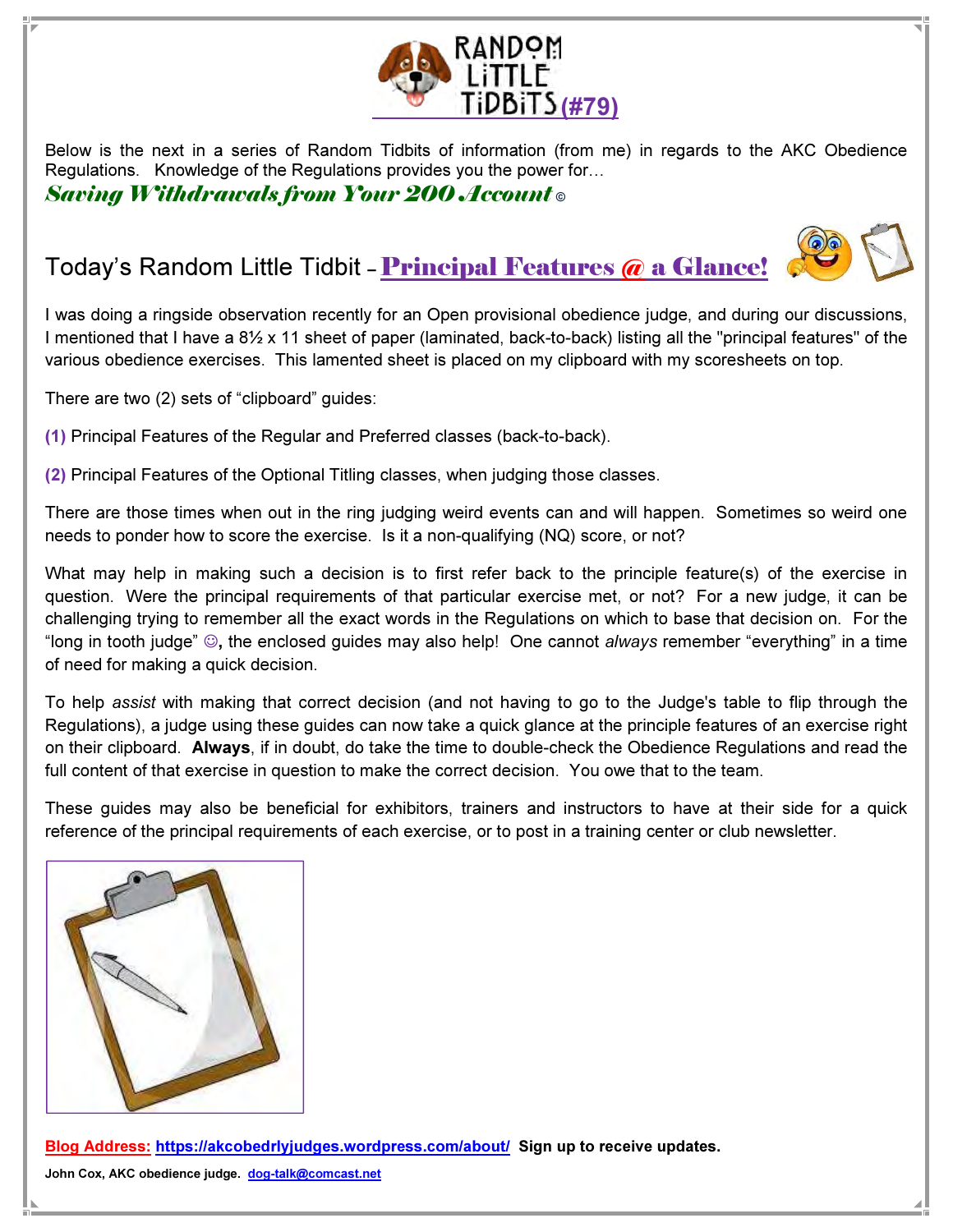

## The *Principal Features* of the Regular and Preferred Exercises



| <b>Classes</b> | <b>Exercise</b>                               | <b>Principal Feature(s)</b>                                                                                                                                                                                                                                                                                                                                                              | <b>Chapter</b> | <b>Section</b> | <b>Reference</b>                                                                                                                                               |
|----------------|-----------------------------------------------|------------------------------------------------------------------------------------------------------------------------------------------------------------------------------------------------------------------------------------------------------------------------------------------------------------------------------------------------------------------------------------------|----------------|----------------|----------------------------------------------------------------------------------------------------------------------------------------------------------------|
| <b>Novice</b>  | Heel on Leash &<br><b>Figure Eight</b>        | The principal feature of this exercise is the ability of the dog and<br>handler to work as a team.                                                                                                                                                                                                                                                                                       | 3              | 5              | <b>Foundation</b><br><b>Exercise</b>                                                                                                                           |
|                | <b>Stand For</b><br><b>Examination</b>        | The principal feature of this exercise is that the dog stand in position<br>before and during the examination without displaying resentment.                                                                                                                                                                                                                                             | 3              | 7              | <b>Foundation</b><br><b>Exercise</b>                                                                                                                           |
|                | <b>Heel Free</b>                              | This exercise will be performed as in the Heel on Leash but without<br>either the leash or the Figure Eight. The scoring and orders will be<br>the same.                                                                                                                                                                                                                                 | 3              | 9              | <b>Foundation</b><br><b>Exercise</b>                                                                                                                           |
|                | <b>Recall</b>                                 | The principal features of this exercise are that the dog stay where left<br>until called by the handler, and that the dog responds promptly to the<br>handler's command or signal to come.                                                                                                                                                                                               | 3              | 10             | <b>Foundation</b><br><b>Exercise</b>                                                                                                                           |
|                | Sit Stay-<br><b>Get Your Leash</b>            | The principal feature of this exercise is that the dog remains in the sit<br>position.                                                                                                                                                                                                                                                                                                   | 3              | 12             | <b>Foundation</b><br><b>Exercise</b>                                                                                                                           |
|                | Group                                         | The principal feature of this exercise is that the dog remains in the<br>sitting or down position, whichever is required at the time.                                                                                                                                                                                                                                                    | 3              | 14             | <b>Foundation</b><br><b>Exercise</b>                                                                                                                           |
| <b>Open</b>    | <b>Heel Free</b>                              | This exercise will be performed as in the Heel on Leash but without<br>either the leash or the Figure Eight. The scoring and orders will be<br>the same.                                                                                                                                                                                                                                 | 4              | 6              | This exercise will be<br>performed in the same<br>manner as the Novice<br>Heel on Leash and Figure<br>Eight exercise except that<br>the dog will be off leash. |
|                | <b>Command</b><br><b>Discrimination</b>       | The principal features of this exercise are the dog's correct response to<br>the handler's first commands and/or signals and that the dog stays until<br>the handler returns to heel position.                                                                                                                                                                                           | 4              | 7              | <b>Foundation</b><br><b>Exercise</b>                                                                                                                           |
|                | <b>Drop On Recall</b>                         | The principal features of this exercise, in addition to those listed under<br>the Novice Recall, are the dog's prompt response to the handler's<br>command or signal to drop and the dog's remaining in the down<br>position until again called or signaled to come. The dog will be judged<br>on the promptness of its response to the command or signal.                               | 4              | 9              | All applicable penalties<br>listed under the Novice<br>Recall shall apply.                                                                                     |
|                | <b>Retrieve on Flat</b>                       | The principal feature of this exercise is that the dog retrieve promptly                                                                                                                                                                                                                                                                                                                 | 4              | 11             | <b>Foundation</b><br><b>Exercise</b>                                                                                                                           |
|                | <b>Retrieve Over</b><br><b>High Jump</b>      | The principal features of this exercise are that the dog go out over the<br>jump, pick up the dumbbell and promptly return with it over the jump.                                                                                                                                                                                                                                        | 4              | 13             | All applicable penalties<br>listed under the Retrieve<br>on Flat apply. Appendix B                                                                             |
|                | <b>Broad Jump</b>                             | The principal features of this exercise are that the dog stay where left<br>until directed to jump, that the dog clear the jump on a single command<br>or signal, and that the dog return to its handler after it has jumped                                                                                                                                                             | 4              | 15             | All applicable penalties<br>listed under the Novice<br>Recall shall apply.                                                                                     |
|                | Stand Stay-<br><b>Get Your Leash</b>          | The principal features of this exercise is that the dog stand and stay in<br>position until the handler has returned to heel position.                                                                                                                                                                                                                                                   | 4              | 17             | <b>Foundation</b><br><b>Exercise</b>                                                                                                                           |
| <b>Utility</b> | <b>Signal Exercise</b>                        | The principal features of this exercise are the ability of dog and handler<br>to work as a team while heeling and the dog's correct response to the<br>signals to stand, stay, down, sit and come. The handler will stand with<br>the dog sitting in the heel position in a place designated by the judge.                                                                               | 5              | 6              | All applicable penalties<br>listed under the Heel on<br>Leash and the Novice<br>Recall (after the dog has<br>been signaled to come)<br>exercises will apply.   |
|                | <b>Scent</b><br><b>Discrimination</b>         | The principal features of these exercises are the selection of the<br>handler's article from among the other articles by scent alone and<br>the prompt delivery of the correct article to the handler. In each of<br>these two exercises, the dog must select and retrieve an article that<br>has been handled by its handler. The dog must make this selection<br>based on scent alone. | 5              | 8              | All applicable penalties<br>listed under the Heel Free,<br>Novice Recall and the<br>Retrieve on Flat will apply.                                               |
|                | <b>Directed Retrieve</b>                      | The principal features of this exercise are that the dog stay until<br>directed to retrieve and that it complete the retrieve of the designated<br>glove.                                                                                                                                                                                                                                | 5              | 10             | All applicable penalties<br>listed under the Heel Free,<br>Novice Recall and the<br>Retrieve on Flat will apply.                                               |
|                | <b>Moving Stand and</b><br><b>Examination</b> | The principal features of the exercise are that the dog heel, stand and<br>stay as the handler moves away; accept the examination without<br>shyness or resentment; and return to the handler on command.                                                                                                                                                                                | 5              | 12             | All appropriate penalties<br>of the Novice Heel Free,<br>Stand for Examination and<br>Recall exercises will apply.                                             |
|                | <b>Directed Jumping</b>                       | The principal features of this exercise are that the dog goes away from<br>the handler to the opposite end of the ring, stop, jump as directed,<br>and return as in the Novice Recall.                                                                                                                                                                                                   | 5              | 14             | All applicable penalties of<br>the Novice Recall<br>exercises will apply.                                                                                      |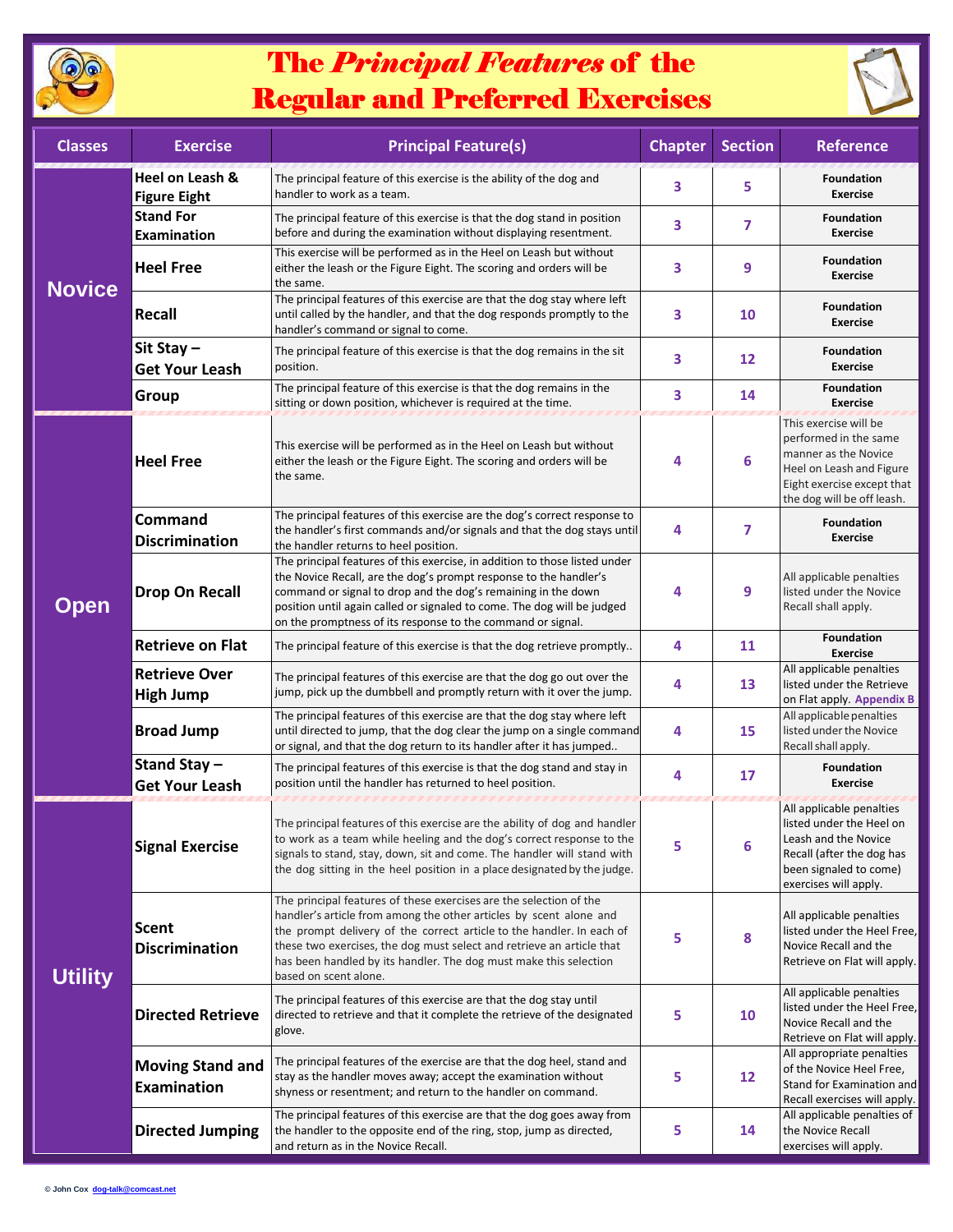| <b>Classes</b>                     | <b>Exercise</b>                                                     | <b>Principal Feature(s)</b>                                                                                                                                                                                                                                                                                                                                                                                                                                                                                                                                                                                                                                                                                                                                                              | <b>Chapter</b> | <b>Section</b> | <b>Reference</b>                                                                                                                |
|------------------------------------|---------------------------------------------------------------------|------------------------------------------------------------------------------------------------------------------------------------------------------------------------------------------------------------------------------------------------------------------------------------------------------------------------------------------------------------------------------------------------------------------------------------------------------------------------------------------------------------------------------------------------------------------------------------------------------------------------------------------------------------------------------------------------------------------------------------------------------------------------------------------|----------------|----------------|---------------------------------------------------------------------------------------------------------------------------------|
| <b>Preferred</b><br><b>Novice</b>  | <b>Exercises</b>                                                    | Heel on Leash and Figure Eight, Stand for Examination, Heel<br>Free, and Recall will be performed and scored in the same<br>manner as the Regular Novice exercises.                                                                                                                                                                                                                                                                                                                                                                                                                                                                                                                                                                                                                      | 11             | 4, 5, 6, 7     | <b>Regular Novice Chapter 3</b><br>All applicable penalties<br>of the Regular Novice<br>exercises will apply.                   |
|                                    | Stay - Sit or Down<br><b>Handler Walk</b><br><b>Around the Ring</b> | The principal feature of this exercise is that the dog remains in the sit<br>or down position as directed by the judge.                                                                                                                                                                                                                                                                                                                                                                                                                                                                                                                                                                                                                                                                  | 11             | 8              | <b>Foundation</b><br><b>Exercise</b>                                                                                            |
| <b>Preferred</b><br><b>Open</b>    | <b>Exercises</b>                                                    | Heel Free and Figure Eight, Command Discrimination, Drop on<br>Recall, Retrieve on Flat, and Stand Stay - Get Your Leash will<br>be performed and scored in the same manner as the Regular<br>Open exercises.                                                                                                                                                                                                                                                                                                                                                                                                                                                                                                                                                                            | 12             | 4, 5, 6, 7     | <b>Regular Open Chapter 4</b><br>All applicable penalties<br>of the Regular Open<br>exercises will apply.                       |
|                                    | <b>Retrieve Over</b><br><b>High Jump</b>                            | This exercise will be performed and scored in the same manner as the<br>Open Retrieve over High Jump, except that the jump height is to be set<br>at $\frac{1}{2}$ the height of the dog at the withers, rounded to the nearest<br>multiple of 2 inches. The actual height of the dog shall be rounded to<br>the nearest multiple of 2 inches to determine the minimum jump<br>height, with the exception of dogs eligible for the 4- and 18- inch jump<br>heights. Dogs eligible for the 4-inch jump height must be 12 inches or<br>less at the withers and all dogs over 34 inches are eligible for the 18-<br>inch jump height. Handlers who choose to have their dogs jump more<br>than the minimum required height will neither be penalized nor<br>receive extra consideration.    | 12             | 8              | All applicable penalties of<br>the Regular Open Retrieve<br>Over High Jump apply.<br>Jumps heights are<br>different. Appendix B |
|                                    | <b>Broad Jump</b>                                                   | This exercise will be performed and scored in the same manner as the<br>Open Broad Jump. The hurdles will be arranged in order of size, evenly<br>spaced, covering a distance equal to twice the height of the Preferred<br>Open High Jump setting for each dog in this class.                                                                                                                                                                                                                                                                                                                                                                                                                                                                                                           | 12             | 9              | All applicable penalties of<br>the Regular Broad jump<br>apply. Hurdle lengths are<br>different. Appendix B                     |
| <b>Preferred</b><br><b>Utility</b> | <b>Exercises</b>                                                    | Signal Exercise, Scent Discrimination, Directed Retrieve,<br>Moving Stand and Examination will be performed and scored<br>in the same manner as the Regular Utility exercises.                                                                                                                                                                                                                                                                                                                                                                                                                                                                                                                                                                                                           | 13             | 4, 5, 6, 7     | <b>Regular Utility Chapter 5</b><br>All applicable penalties<br>of the Regular Utility<br>exercises will apply.                 |
|                                    | <b>Directed Jumping</b>                                             | This exercise will be performed and scored in the same manner as the<br>Utility Directed Jumping exercise except that the jump height is to be<br>set at $\frac{1}{2}$ the height of the dog at the withers, rounded to the nearest<br>multiple of 2 inches. The actual height of the dog shall be rounded to<br>the nearest multiple of 2 inches to determine the minimum jump<br>height, with the exception of dogs eligible for the 4- and 18-inch jump<br>heights. Dogs eligible for the 4-inch jump height must be 12 inches or<br>less at the withers and all dogs over 34 inches are eligible for the 18-<br>inch jump height. Handlers who choose to have their dogs jump more<br>than the minimum required height will neither be penalized nor<br>receive extra consideration. | 13             | 8              | All applicable penalties<br>of the Regular Utility<br>Directed Jumping apply.<br>Jumps heights are<br>different. Appendix B     |

**Always, if in doubt, do take the time to double-check the Obedience Regulations and read the full content of that exercise in question. Take the time to refer to the Regulations to make the right decision, you owe that to the team(s).**